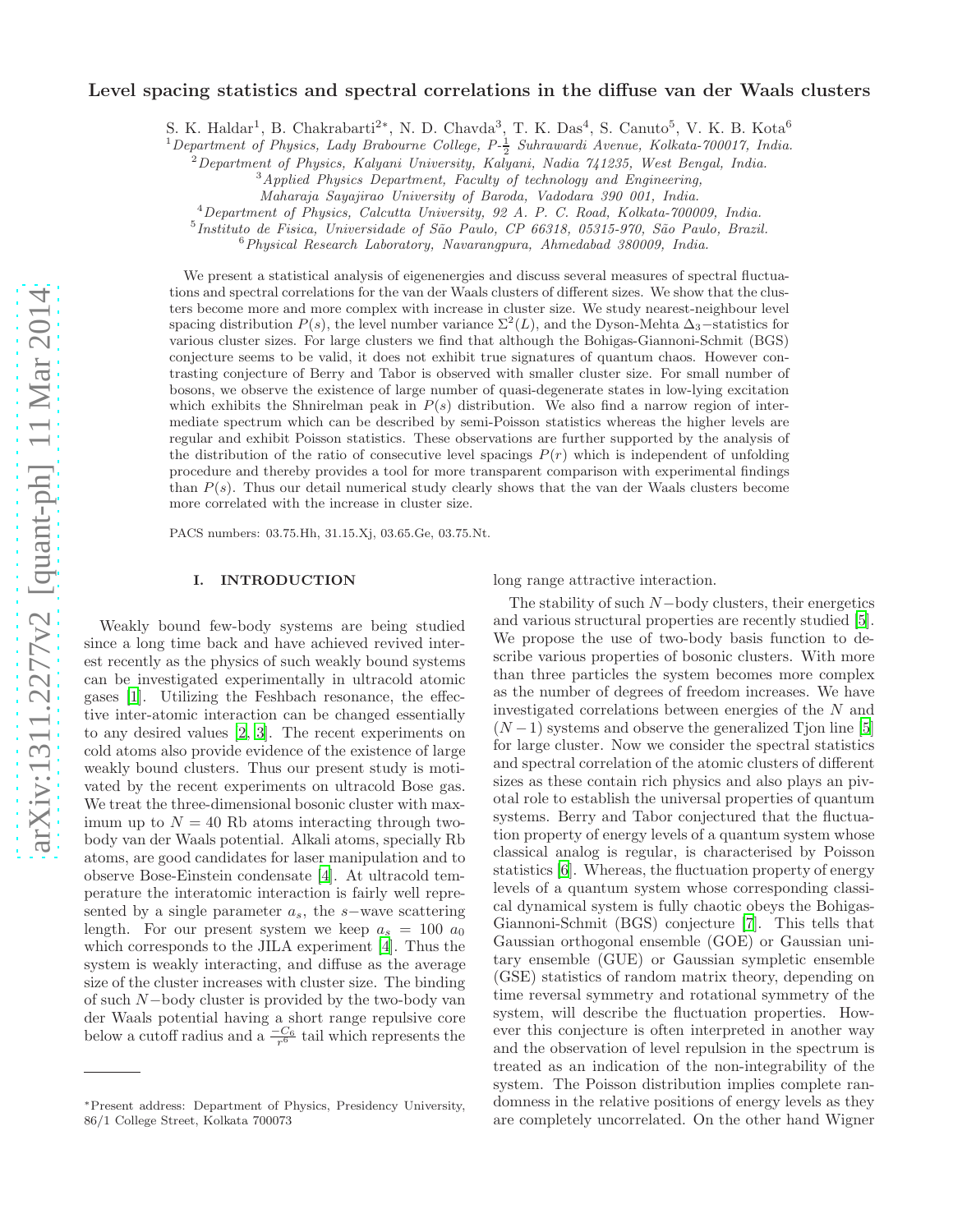distribution implies strong correlation among the energy levels.

Earlier the spectral properties of many different quantum systems like atoms, atomic nuclei, quantum billiards have been studied [\[8](#page-9-7)[–16\]](#page-9-8). Also some attempts have been made for non-interacting many-bosons and interacting bosonic system [\[17](#page-9-9)[–20\]](#page-9-10). Recently we have reported the level spacing distribution of ultra-cold interacting bosons trapped in a harmonic potential [\[21](#page-10-0)[–23\]](#page-10-1). We found intriguing effect of both the interatomic interaction and the trap and observed deviation from the BGS cojecture. In this paper we are interested in similar type of calculation in the van der Waals bosonic clusters. Unlike the Bose-Einstein condensate where the external trapping provides the stability of the condensate, the van der Waals clusters are bound due to the van der Waals interaction. In the very dilute condition one may treat it as a uniform Bose gas. Apart from the experimental interest, this kind of systems are also challenging for the following reasons. First, solving the many-body Schrödinger equation itself is a challenging numerical task due to many degrees of freedom and the obvious question is what kind of approximation is to be valid for the description of such clusters. Secondly for large cluster size when the system becomes very much correlated, one may expect Wigner type spectral distribution. However it needs an exhaustive study as level repulsion in the energy spectrum may not always lead to Wigner distribution which signifies chaos. It indicates that one may need to use some deformed GOE type of distribution for the correct description of nonintegrable but non-chaotic system. We propose to study several measures of spectral fluctuations and spectral correlation to determine the degree of influence of the interatomic interaction. This kind of study is also relevant as the statistical fluctuation can be directly observed experimentally in the context of ultracold Bose gases. We calculate nearest neighbour level spacing distribution (NNSD)  $P(s)$ , the level number variance  $\Sigma^2(L)$ and the Dyson-Mehta  $\Delta_3$ -statistics [\[24](#page-10-2)] for various cluster sizes. However all these measures require unfolding of the spectrum to remove variation in the density of energy levels in different parts of the spectrum. We can either unfold the spectrum of each member of the ensemble separately and form ensemble averaged NNSD or a single unfolding function can be used for all the members of the ensemble. Depending on the unfolding procedure, the final outcome of NNSD may vary. Moreover suitable unfolding function is not always known a priori and generally is approximated by higher order polynomials. Therefore to verify the outcome of the NNSD, we further analyze the distribution of quotients of successive spacings  $P(r)$  which does not require any unfolding and is independent of the energy level density.

The paper is organised as follows. In Section II, we introduce the many-body potential harmonic expansion method. Section III discusses the numerical results and Section IV concludes with the summary of our work.

# II. METHODOLOGY:MANY-BODY CALCULATION WITH POTENTIAL HARMONIC BASIS

To study the spectral statistics and different spectral correlations we need to calculate a large number of energy levels of the diffuse Rb cluster. We approximately solve the full many-body Schrödinger equation by our recently developed Potential harmonic expansion method. We have earlier applied it successfully to study different properties of BEC [\[25](#page-10-3)[–31\]](#page-10-4) and atomic clusters [\[5,](#page-9-4) [32](#page-10-5), [33\]](#page-10-6). The methodology has already been described in detail in our earlier works [\[34](#page-10-7)[–36\]](#page-10-8). Hence here we describe it briefly for interested readers.

We consider a system of  $N = (\mathcal{N} + 1)$  Rb atoms, each of mass  $m$  and interacting via two-body potential. The time-independent quantum many-body Schrödinger equation is given by

$$
\[-\frac{\hbar^2}{2m}\sum_{i=1}^N \nabla_i^2 + \sum_{i,j>i}^N V(\vec{r}_i - \vec{r}_j) - E\] \Psi(\vec{r}_1, ..., \vec{r}_N) = 0, (1)
$$

Where E is the total energy of the system,  $V(\vec{r}_i - \vec{r}_j)$  is the two-body potential and  $\vec{r}_i$  is the position vector of the ith particle. It is usual practice to decompose the motion of a many-body system into the motion of the center of mass and the relative motion of the particles in center of mass frame. In absence of any confinig potential the center of mass behaves as a free particle in laboratory frame and we set its energy as zero. Hence, after elimination of the center of mass motion and using standard Jacobi coordinates, defined as [\[37](#page-10-9)[–39\]](#page-10-10)

$$
\vec{\zeta}_i = \sqrt{\frac{2i}{i+1}} (\vec{r}_{i+1} - \frac{1}{i} \sum_{j=1}^i \vec{r}_j) \quad (i = 1, \cdots, \mathcal{N}), \quad (2)
$$

we obtain the equation for the relative motion of the atoms

$$
\[ -\frac{\hbar^2}{m} \sum_{i=1}^{N} \nabla_{\zeta_i}^2 + V_{int}(\vec{\zeta}_1, ..., \vec{\zeta}_N) - E \] \Psi(\vec{\zeta}_1, ..., \vec{\zeta}_N) = 0 ,
$$
\n(3)

 $V_{int}$  is the sum of all pair-wise interactions. Now it is to be noted that Hyperspherical harmonic expansion method is an ab-initio tool to solve the many-body Schrödinger equation where the total wave function is expanded in the complete set of hyperspherical basis [\[37\]](#page-10-9). Although Hyperspherical harmonic expansion method is a complete many-body approach and includes all possible correlations, it is highly restricted to  $N = 3$  only. But for a diffuse cluster like Rb-cluster, only two-body correlation and pairwise interaction are important. Therefore we can decompose the total wave function  $\Psi$  into twobody Faddeev component for the interacting  $(ij)$  pair as

$$
\Psi = \sum_{i,j>i}^{N} \phi_{ij}(\vec{r}_{ij},r) \tag{4}
$$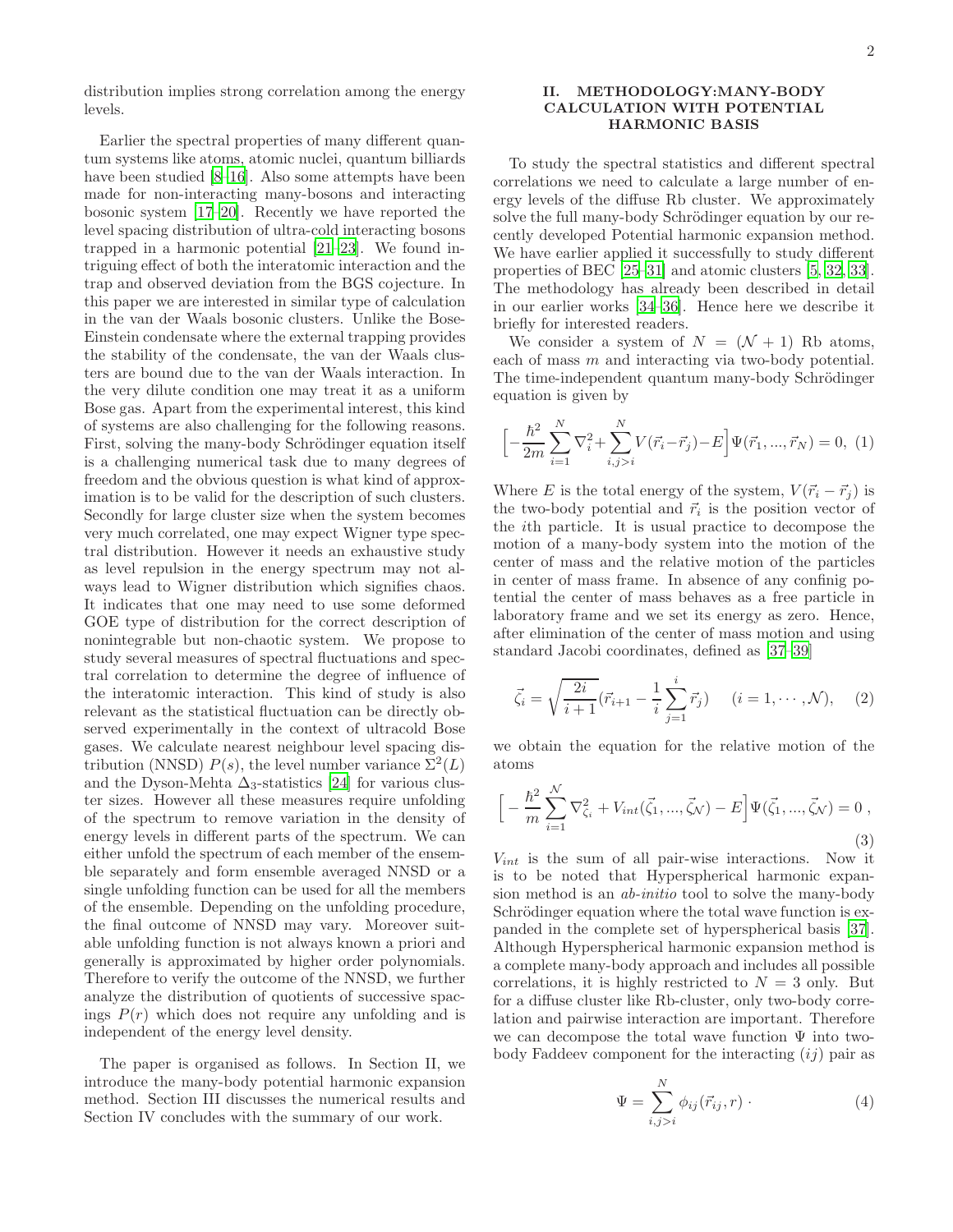It is important to note that  $\phi_{ij}$  is a function of two-body separation  $(\vec{r}_{ij})$  only and the global hyperradius r, which is defined as  $r = \sqrt{\sum_{i=1}^{N} \zeta_i^2}$ . Thus the effect of two-body correlation comes through the two-body interaction in the expansion basis.  $\phi_{ij}$  is symmetric under the exchange operator  $P_{ij}$  for bosonic atoms and satisfy the Faddeev equation

$$
[T - E_R] \phi_{ij} = -V(\vec{r}_{ij}) \sum_{kl>k}^{N} \phi_{kl} \tag{5}
$$

where  $T$  is the total kinetic energy operator. In this approach, we assume that when  $(ij)$  pair interacts, the rest of the bosons are inert spectators. Thus the total hyperangular momentum quantum number as also the orbital angular momentum of the whole system is contributed by the interacting pair only. Next the  $(ij)$ <sup>th</sup> Faddeev component is expanded in the set of potential harmonics (PH) (which is a subset of hyperspherical harmonic (HH) basis and sufficient for the expansion of  $V(\vec{r}_{ii})$  appropriate for the  $(ij)$  partition as

$$
\phi_{ij}(\vec{r}_{ij},r) = r^{-\left(\frac{3\mathcal{N}-1}{2}\right)} \sum_{K} \mathcal{P}_{2K+l}^{lm}(\Omega_{\mathcal{N}}^{ij}) u_K^l(r) \qquad (6)
$$

 $\Omega_N^{ij}$  denotes the full set of hyperangles in the 3Ndimensional space corresponding to the  $(ij)$  interacting pair and  $\mathcal{P}_{2K+l}^{lm}(\Omega_N^{ij})$  is called the PH. It has an analytic expression:

$$
\mathcal{P}_{2K+l}^{l,m}(\Omega_N^{(ij)}) = Y_{lm}(\omega_{ij}) \, {}^{(\mathcal{N})}P_{2K+l}^{l,0}(\phi)\mathcal{Y}_0(D-3); \qquad D = 3\mathcal{N},\tag{7}
$$

 $\mathcal{Y}_0(D-3)$  is the HH of order zero in the  $(3\mathcal{N}-3)$  dimensional space spanned by  $\{\vec{\zeta}_1, ..., \vec{\zeta}_{\mathcal{N}-1}\}$  Jacobi vectors;  $\phi$  is the hyperangle between the  $\mathcal{N}\text{-th}$  Jacobi vector  $\vec{\zeta}_{\mathcal{N}} = \vec{r}_{ij}$ and the hyperradius r and is given by  $\zeta_{\mathcal{N}} = r \cos \phi$ . For the remaining  $(N - 1)$  noninteracting bosons we define hyperradius as

$$
\rho_{ij} = \sqrt{\sum_{K=1}^{N-1} \zeta_K^2}
$$
  
=  $r \sin \phi$ . (8)

such that  $r^2 = r_{ij}^2 + \rho_{ij}^2$ . The set of  $(3\mathcal{N} - 1)$  quantum numbers of HH is now reduced to *only* 3 as for the  $(N-1)$ non-interacting pair

$$
l_1 = l_2 = \dots = l_{\mathcal{N}-1} = 0,\tag{9}
$$

$$
m_1 = m_2 = \dots = m_{\mathcal{N}-1} = 0,\tag{10}
$$

$$
n_2 = n_3 = ... n_{\mathcal{N}-1} = 0,\tag{11}
$$

and for the interacting pair  $l_N = l$ ,  $m_N = m$  and  $n_N = K$ . Thus the 3N dimensional Schrödinger equation reduces effectively to a four dimensional equation with the relevant set of quantum numbers: Energy  $E$ , orbital angular momentum quantum number l, azimuthal

quantum number  $m$  and grand orbital quantum number  $2K + l$  for any N. Substituting in Eq(4) and projecting on a particular PH, a set of coupled differential equation for the partial wave  $u_K^l(r)$  is obtained

<span id="page-2-0"></span>
$$
\left[ -\frac{\hbar^2}{m} \frac{d^2}{dr^2} + \frac{\hbar^2}{mr^2} \{ \mathcal{L}(\mathcal{L} + 1) + 4K(K + \alpha + \beta + 1) \} - E_R \right] U_{Kl}(r) + \sum_{K'} f_{Kl} V_{KK'}(r) f_{K'l} U_{K'l}(r) = 0
$$
\n
$$
,
$$
\n(12)

where  $\mathcal{L} = l + \frac{3N-6}{2}$ ,  $U_{Kl} = f_{Kl} u_K^l(r)$ ,  $\alpha = \frac{3N-8}{2}$  and  $\beta = l + 1/2.$ 

 $f_{Kl}$  is a constant and represents the overlap of the PH for interacting partition with the sum of PHs corresponding to all partitions [\[39](#page-10-10)]. The potential matrix element  $V_{KK'}(r)$  is given by

$$
V_{KK'}(r) = \int P_{2K+l}^{lm^*} (\Omega_N^{ij}) V(r_{ij}) P_{2K'+1}^{lm} (\Omega_N^{ij}) d\Omega_N^{ij}.
$$
\n(13)

Here we would like to point out that we did not require the additional short-range correlation function  $\eta(r_{ij})$  for Rb clusters as was necessary for dilute BEC. A BEC is designed to be very dilute and hence confined by a harmonic oscillator potential of low frequency ( $\sim 100$  Hz). The average interatomic separation is thus very large  $(\sim 20000a_0)$  compared with the range of atom-atom interaction ( $\sim 100a_0$ ). Moreover the kinetic energy of the atoms is extremely small. Hence the effective interaction for large  $r_{ij}$  is controlled by the s-wave scattering length  $(a_s)$  [\[40\]](#page-10-11). This is achieved by the inclusion of the correlation function [\[35](#page-10-12), [36](#page-10-8)]. On the other hand, diffuse van der Waals clusters are weakly bound by the actual interatomic van der Waals potential (of range  $\sim 10a_0$ ), without any confinement. Hence no correlation function is needed. The average inter-particle separation is large enough, so that only two-body correlations are expected to be adequate, at least for light clusters.

# III. RESULTS

# A. Choice of interaction and calculation of many body effective potential

As pointed earlier we choose the van der Waals potential with a hard core of radius  $r_c$  as the interaction potential,  $V(r_{ij}) = \infty$  for  $r_{ij} \le r_c$  and  $= -\frac{C_6}{r_{ij}^6}$  for  $r_{ij} > r_c$ . For Rb atoms, the value of  $C_6$  is 2803 eV  $\AA^6$  [\[40\]](#page-10-11). The unmanipulated scattering length corresponding to Rb-dimer is  $a_s = 100 a_0$ . We obtain  $a_s$  by solving the two-body Schrödinger equation for zero-energy [\[36\]](#page-10-8). We adjust the hard core radius in the two-body equation to obtain the dimer scattering length. In the Fig. 1 of Ref. [\[36](#page-10-8)] , we see the value of  $a_s$  changes from negative to positive passing through an infinite discontinuity as  $r_c$  decreases. Each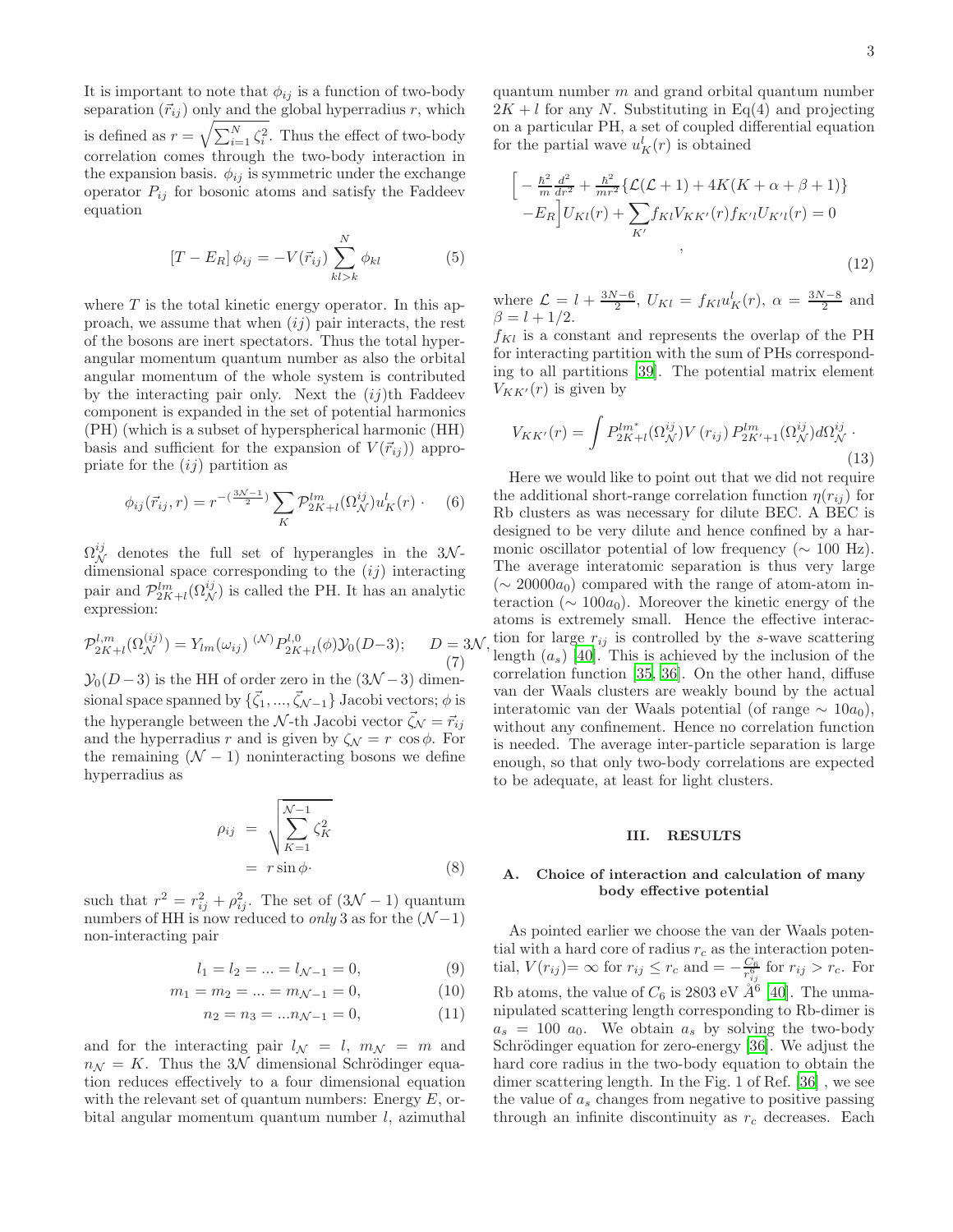discontinuity corresponds to one extra two-body bound state. We observe that tiny change in  $r_c$  across the infinite discontinuity causes  $a_s$  to jump from very large positive value to very large negative value. For our present calculation, we tune  $r_c$  such that it corresponds to single bound state of the dimer. Thus calculated  $r_c$  is 15.18Å for dimer scattering length of Rb atoms. With this set of values of  $C_6$  and  $r_c$ , we next solve the coupled differential equation [\[12\]](#page-2-0) by hyperspherical adiabatic approximation [\[41\]](#page-10-13). In hyperspherical adiabatic approximation, the hyperradial motion is assumed slow compared to hyperangular motion. For the hyperangular motion for a fixed value of  $r$ , we diagonalize the potential matrix together with the hypercentrifugal term. Thus the effective potential for the hyperradial motion is obtained as a parametric function of  $r$ . For the ground state of the system we choose the lowest eigenpotential  $\omega_0(r)$  [corresponding eigen column vector being  $\chi_{K0}(r)$  as the effective potential. We plot the effective potential  $\omega_0(r)$  as a function of hyperradius  $r$ , at the dimer scattering length and for various cluster size  $N = 3$ , 5 and 40 in Fig. [1.](#page-3-0) With increase in cluster size the depth of the eigen potential increases sharply which indicates stronger binding of the cluster. The average size of the cluster also increases with increases in  $N$ . The energy of the cluster is finally obtained by solving the adiabatically separated hyperradial equation in the extreme adiabatic approximation

$$
\left[ -\frac{\hbar^2}{m} \frac{d^2}{dr^2} + \omega_0(r) - E_R \right] \zeta_0(r) = 0 , \qquad (14)
$$

subject to appropriate boundary condition.

In our earlier published work we have reported ground state and few low-lying excitation of Rb cluster with maximum size of  $N = 40$ . [\[5\]](#page-9-4). However in the calculation of level statistics and spectral correlation we also need higher multipolar excitations. In our many-body picture the collective motion of the cluster is described by the effective potential. The excited states in this potential are denoted by  $E_{nl}$  which corresponds to nth radial excitation with *lth* surface mode. Thus  $E_{00}$  corresponds to the ground state and  $E_{n0}$  are the different excitations for  $l = 0$ . To calculate the higher levels with  $l \neq 0$  we follow the next procedure. We have noted that for  $l \neq 0$ , a large inaccuracy is involved in the calculation of the off-diagonal potential matrix. As the main contribution to the potential matrix comes from the diagonal hypercentrifugal term we disregard the contribution coming from off-diagonal part. Thus we get the effective potential  $\omega_l(r)$  for  $l \neq 0$ . Substituting  $\omega_l(r)$  in Eq. (14) we solve for different radial modes and repeat the numerical procedure for various l to obtain the higher multipolar excitations.

Before discussing the statistical behavior of the energy spectrum we should discuss how accurate our calculated energy levels are. It is to be noted that the potential harmonic expansion method has been successfully applied in the calculation of collective excitations and thermodynamic properties of trapped bosons [\[42](#page-10-14)]. For the investi-



<span id="page-3-0"></span>FIG. 1: (color online): Plot of the effective potential  $\omega_0(r)$  for different cluster sizes, *viz.*  $N = 3$  [Panel (a)],  $N = 5$  [Panel (b)] and  $N = 40$  [Panel (c)].

gation of thermodynamic properties we need to calculate a large number of energy levels. The calculated critical temperature and the condensate fraction are in good agreement with the experimental results [\[42\]](#page-10-14). The effect of two-body correlations on thermodynamic properties of trapped bosons is also observed [\[42](#page-10-14)]. Very recently we have also studied the energetics of diffuse <sup>87</sup>Rb clus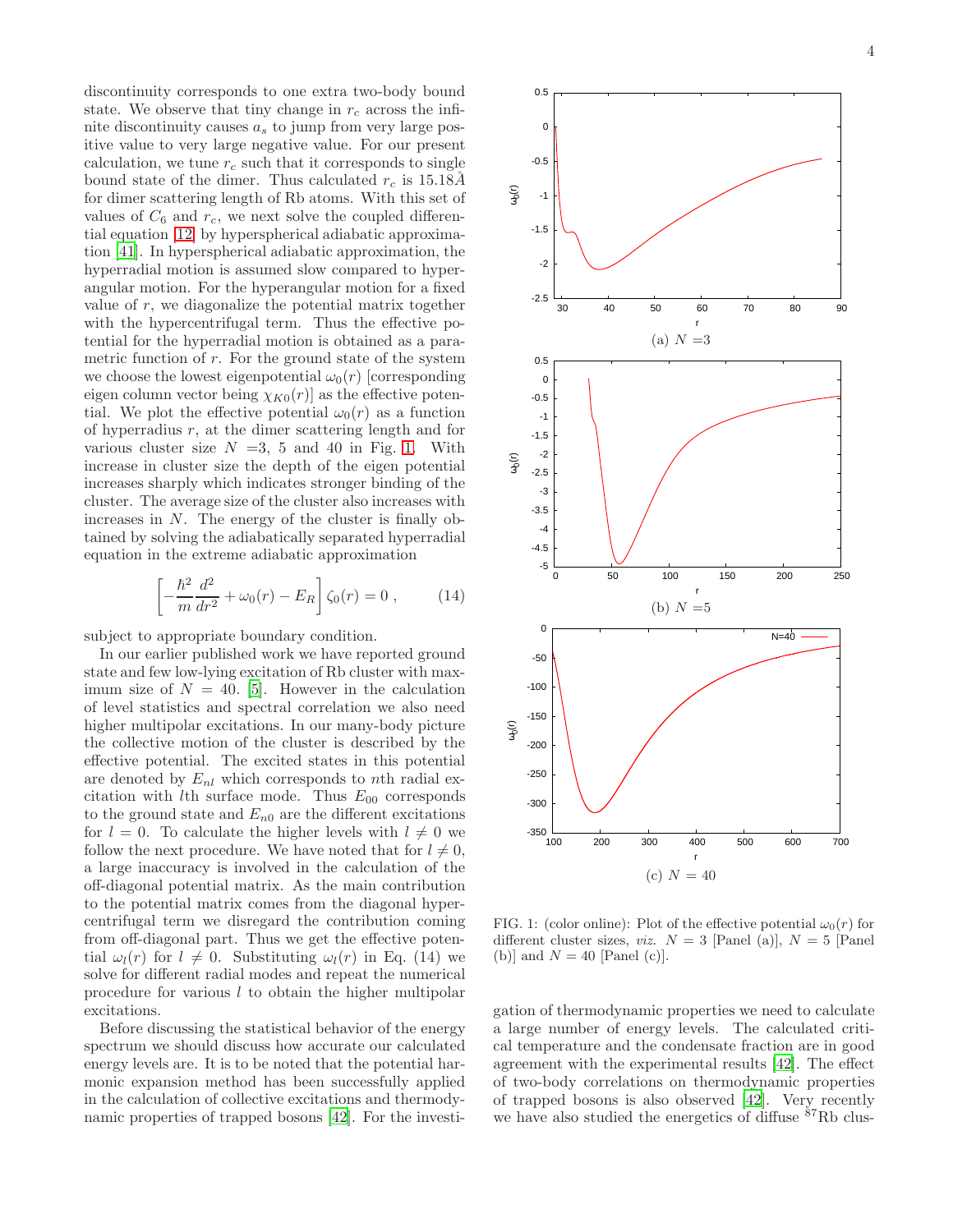ters [\[5](#page-9-4)] and also compared with the well studied He, Ne, and Ar clusters. Thus the calculated energy levels are accurate for further analysis. We also check for the convergence such that the error is considerably smaller than the mean level spacings.

# B. Level-spacing statistics for different cluster sizes

NNSD or  $P(s)$  distribution is the most common observable which is used to study the short range fluctuation. Now to compare the statistical property of different parts of the spectrum we need to unfold them. By unfolding, the smooth part of the level density is removed, it basically maps the energy levels to another with the mean level density equal to 1. For our present calculation we use polynomial unfolding of sixth order. We observe that for small cluster size with  $N = 3$  and  $N = 5$ , as the effective potential is very shallow, the number of energy levels are very small and not sufficient for the calculation of NNSD. Instead, we also calculate the many-body collective levels including higher order excitations with different l. We then unfold each spectrum separately for a specific value of  $l$  and then form an ensemble having the same symmetry. From the unfolded spectrum we calculate the nearest neighbour spacing s as  $E_{i+1} - E_i$  and calculate  $P(s)$ .  $P(s)$  is defined as the probablity density of finding a distance s between two adjacent levels. Uncorrelated spectra obey the Poisson statistics which gives exponential distribution  $P(s) = e^{-s}$ . Whereas for system with time-reversal symmetry, level repulsion leads to the Wigner-Dyson distribution  $P(s) = \frac{\pi}{2} s e^{\frac{-\pi s^2}{4}}$  [\[43](#page-10-15)].

The  $P(s)$  distribution of the unfolded spectrum with cluster size  $N = 3$  is plotted in Fig. [2.](#page-4-0) We observe that  $P(s) = 0$  for very small s and also for large s. In our earlier calculation of <sup>87</sup>Rb diffuse cluster, we have calculated the several low-energy excitations. We have observed that due to the heavier mass of Rb atom, kinetic energy  $\langle T \rangle$  of Rb<sub>N</sub> clusters is small while the interaction energy  $\langle V \rangle$  is large. It implies that although the system is tightly bound, it is less correlated for smaller N. Thus unlike the trapped bosons, the smaller diffuse cluster does not exhibit any degeneracy in the calculation of low-lying excitations. It is reflected in Fig. [2\(](#page-4-0)a) where we observe that  $P(s) = 0$  for very small s. The level spacing distribution for higher levels is shown in Fig. [2\(](#page-4-0)b) which indicates that for such small cluster, the energy levels are completely uncorrelated. Though it looks very similar to the Poisson distribution the peak value at  $s = 0$  is less than 1. To determine how closely the histogram matches with the Poisson distribution we fit it with Brody distribution [\[14](#page-9-11)]

$$
P(\nu, s) = (1 + \nu)as^{\nu} \exp(-as^{1+\nu})
$$
 (15)

where  $a = [\Gamma(\frac{2+\nu}{1+\nu})]^{1+\nu}$  and  $\nu$  is the Brody parameter. Depending on the value of the Brody parameter  $\nu$ , this distribution interpolates between the Poisson distribution ( $\nu = 0$ ) and the Wigner distribution ( $\nu = 1$ ). Here



<span id="page-4-0"></span>FIG. 2: Plot of  $P(s)$  distribution of lower [panel (a)] and higher [panel (b)] part of the spectrum of diffuse  $87Rb$  cluster for  $N = 3$ . The green dashed curve in panel (b) represents the Poisson distribution whereas the blue dotted curve corresponds to the Brody distribution with the Brody parameter being  $\nu = 0.007$ .

we found  $\nu = 0.007$ . This implies that there is negligible correlation between the energy levels and the system is very close to regular. Actually for  $N = 3$  there are only 3 interacting pair and the net attractive interaction is very weak.

Next to study the effect of inter-atomic interaction we gradually increase the effective interaction. We can vary the effective interaction either by tuning the scattering length  $a_s$  or by changing the number of bosons. Here we increase the number of bosons to  $N = 5$ . It is already known from the earlier study of <sup>4</sup>He cluster that  $\Delta E = E_{N+1} - E_N$  decreases smoothly as a function of N which indicates the saturation in the density and predicts liquid-drop behavior in <sup>4</sup>He cluster with larger  $N$  [\[5\]](#page-9-4). However diffuse Rb cluster which is the system of our present interest is dilute and less compact which indicates sharp change in  $\Delta E$  with change in cluster size. The average size of the cluster also increases. Thus the cluster with  $N = 5$  is more tightly bound, stable and more cor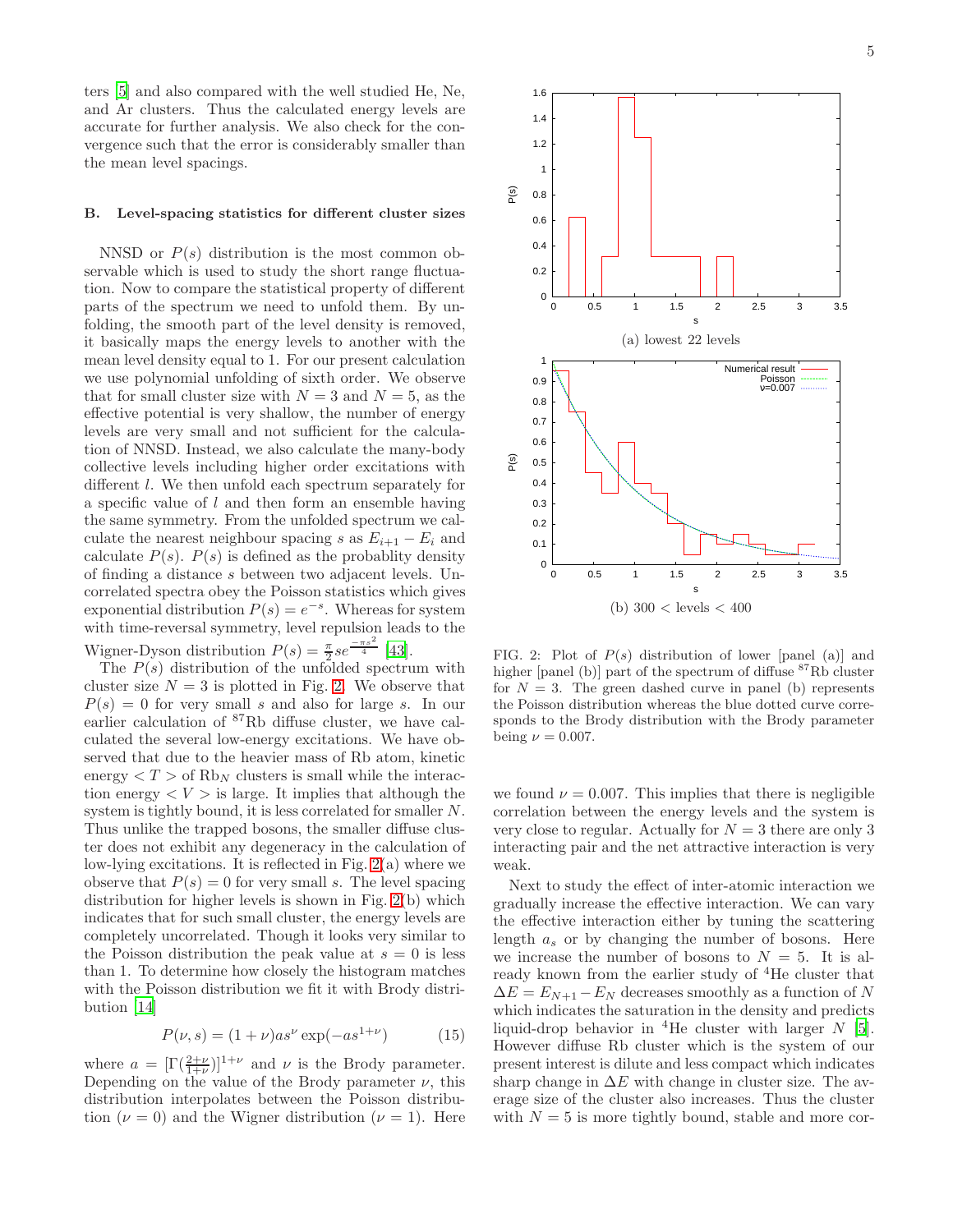related compared with the cluster size  $N = 3$ . Due to more correlation in the energy spectrum, we can expect the very closely spaced energy levels which leads to the quasi-degeneracy. This is reflected in Fig. [3](#page-5-0) where we plot the  $P(s)$  distribution for the lowest 30 levels. The sharp peak in the first bin near  $s = 0$  clearly exhibits the signarure of quasidegeneracy. This peak is known as Shnirelman peak [\[44](#page-10-16)].



<span id="page-5-0"></span>FIG. 3: Plot of the  $P(s)$  distribution of lowest 30 levels of <sup>87</sup>Rb cluster for  $N = 5$ .

For better understanding of the structure of Shnirelman peak, we plot the same histogram in Fig. [4](#page-5-1) as in Fig. [3](#page-5-0) in finer details. Reducing the bin size gradually, a huge peak appears in the first bin which demonstrates the existence of global quasidegeneracy. The peak has a finite width which is further associated with Poisson tail. The resolution of the peak is further studied as the integral level spacing distribution  $I(s) = NP(s)$  (here N being the number of levels), normalized to unity. We plot  $I(s)$  as a function of  $\ln s$  in Fig. [5.](#page-6-0) The linear dependence between  $I$  and  $\ln s$  is shown in the left most part of Fig. [5](#page-6-0) which represents the structure of the Shnirelman peak. Whereas the rightmost steep increase of  $I(s)$  corresponds to the Poisson tail. However for the higher levels we observe that the system exhibits pseudo-integrability. It is reflected in Fig. [6\(](#page-6-1)a) where we observe the semi-Poisson (SP) distribution. For comparison, in the same figure we plot the analytic expression of SP statistics given by  $P(s) = 4se^{-2s}$  [\[45\]](#page-10-17). We observe the level repulsion at smaller values of s (s << 1), where  $P(s) \propto s$  and asymptotic decay of  $P(s)$  is exponential. The SP distribution is observed within a narrow intermediate region between the quasi-degenerate regime and the completely integrable regime.  $P(s)$  distribution for the higher levels are plotted in the Fig. [6\(](#page-6-1)b) which is again very similar to Poisson distribution. We again fit the Brody distribution with the histogram and find the Brody parameter  $\nu = 0.025$ . The observation of SP distribution and increase in the value of Brody parameter  $\nu$  clearly manifests the enhanced effect of inter-atomic correlation with increase in cluster size. However we fail to give any physical reason which causes this SP and Poisson statistics.



<span id="page-5-1"></span>FIG. 4: The Structure of Shnirelman peak observed for lowest 30 levels of <sup>87</sup>Rb cluster with  $N = 5$  is shown in finer detail. The bin size in panel(a) is 0.2. In panel (b) only the peak is further zoomed by taking the bin size 0.01.

As pointed earlier, for smaller cluster size only  $l = 0$ effective potential is not enough to calculate sufficient number of levels for the study of  $P(s)$  distribution. So the findings of SP statistics may be physically acceptable whose origin is not clear to us or it may be due to overlap of several  $l$  values. Thus to get further insight we significantly change the cluster size to  $N = 40$  where only  $l = 0$ effective potential is deep enough to support sufficient number of states for calculation of  $P(s)$  distribution. We plot the  $P(s)$  distribution in Fig. [7.](#page-6-2) We observe similarity with Wigner distribution as very small value of  $P(s)$  near  $s = 0$  signifies the level repulsion. However the peak at  $s = 1$  overshoots 1. The large peak at  $s = 1$  signifies large accumulation of levels with level spacing  $s = 1$ . Though we tried to fit the histogram again with Brody distribution we fail to appropriately fit it. Now it is worthy to mention that Guhr and Weidenmüller [\[46](#page-10-18)] proposed a modified uniform spectrum in terms of a deformed GOE, which combines uniform, GOE and Poisson. As the  $P(s)$ distribution of Fig. [7](#page-6-2) is quite similar to Fig. 1, Fig. 2, and Fig. 3 of Ref. [\[46](#page-10-18)], the use of deformed GOE may be an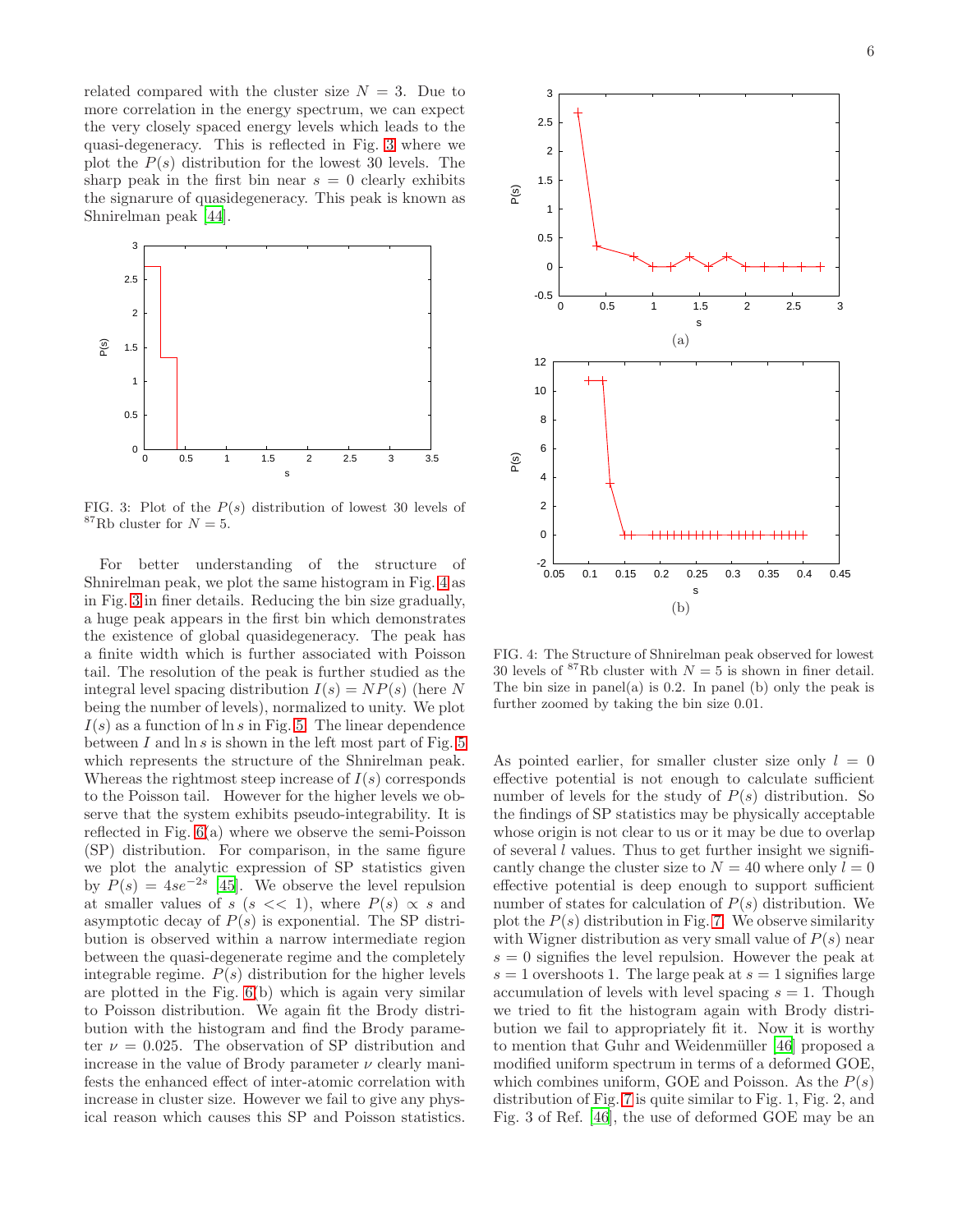

<span id="page-6-0"></span>FIG. 5: Plot of the integral level spacing distribution  $I(s)$  vs ln s for  $N = 5$ .



<span id="page-6-1"></span>FIG. 6: Plot of the  $P(s)$  distribution for middle and higher levels for  $N = 5$ . The green dashed curve in panel (a) represents the semi-Poisson distribution and that in panel (b) presents the Poisson distribution. The blue dotted curve in panel (b) corresponds to the Brody distribution with the Brody parameter  $\nu = 0.025$ .



<span id="page-6-2"></span>FIG. 7: Plot of the nearest neighbour level spacing distribution  $P(s)$  of the higher portion (160-200 levels) of the spectrum of diffuse van der Waals cluster for  $N = 40$ . The red smooth histogram represents our numerical result and the green dashed curve represents the Wigner distribution.

ideal step for future investigation. As the Fig. [7](#page-6-2) does not match with the Wigner distribution we conclude that the Hamiltonian is not chaotic. However the deformed GOE type distribution signifies the system is strictly nonintegrable and exhibits strong interatomic correlation. Thus it is indeed required to calculate the energy level correlation which we discuss in the following section.

### C. Energy level correlation

So far we have considered only the NNSD which is commonly used to characterize the short-range fluctuations in the spectrum. However in order to confirm our findings of the effect of correlation on the spectral properties and to investigate how the correlation gradually builds in with the increase in cluster size which makes the system too complex, we study the long range correlations of the spectrum. The level number variance  $\Sigma^2(L)$  is the most commonly used observable to characterize correlations between pair of levels. It mainly determines the long-range fluctuations in the spectrum. It is defined as the average variance of the number of levels in the energy interval containing an average number of L levels and is calculated as

$$
\Sigma^{2}(L) = \langle N(E+L) - N(E) - L \rangle^{2} \rangle \tag{16}
$$

where  $\langle \rangle$  represents the average over the energy value  $E$  and  $N(E)$  determines the number of eigen energy levels below E. For the uncorrelated Poisson statistics  $\Sigma^2(L) = L$ , whereas for GOE,  $\Sigma^2(L)$  increases logarithmically with L. From the earlier study of level spacing distribution it has been observed that for  $N = 3$  the system exhibits features which are very close to the noninteracting limit. We have also observed the Poisson distribution in the level statistics of higher levels. However the most interesting observation is the semi-Poisson distribution for the intermediate part of the spectrum for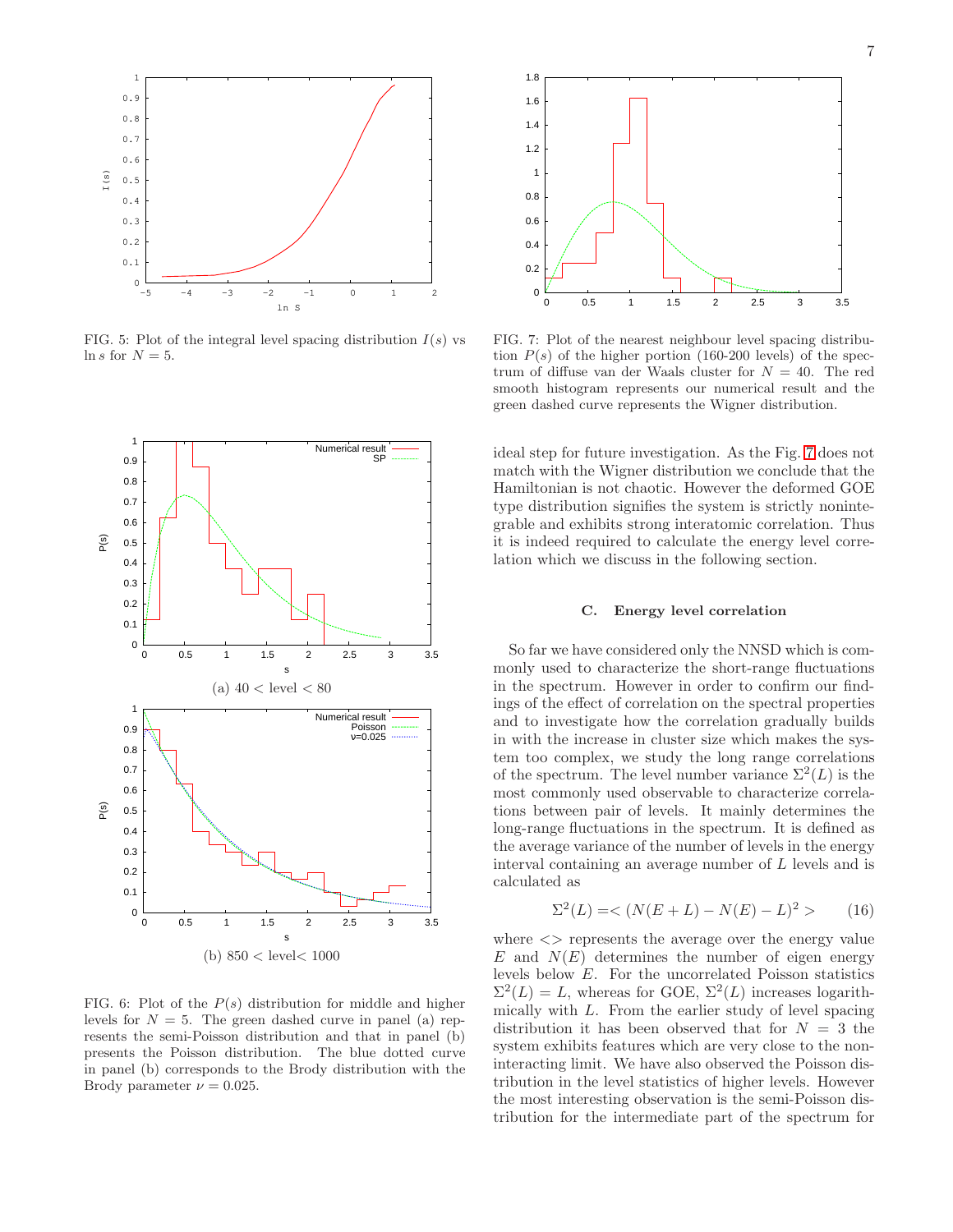

<span id="page-7-0"></span>FIG. 8: (color online) Plot  $\Sigma^2(L)$  vs L for intermediate and higher part of the spectrum for  $N = 5$ .

 $N = 5$ . The corresponding  $\Sigma^2(L)$  is plotted in Fig. [8\(](#page-7-0)a). It approximately increases linearly as  $L/2$  which is the value of number variance  $\Sigma^2(L)$  of SP distribution. Then we plot  $\Sigma^2(L)$  for higher part of the spectrum in Fig. [8\(](#page-7-0)b). It is approximately proportinal to L indicating that the system is correlated but does not exhibit any level repulsion. This further confirms the findings of the Poisson distribution in the  $P(s)$  distribution. For strongly correlated cluster with  $N = 40$  we observe that  $\Sigma^2(L)$ approximately increases logarithmically with L [Fig. [9\]](#page-7-1). This feature is close to GOE results. However there are significant differences between our numerical results and the Wigner surmise. It again indicates that the system does not show full chaos though it exhibits strong nonintegrability.

The other important observable to characterise longrange correlation is  $\Delta_3$ –statistics [\[24\]](#page-10-2). Given an energy interval  $[\alpha, \alpha + L]$  of length L, it is defined as the least square deviation of the staircase function  $N(E_i)$  from the best straight line fitting it:

$$
\Delta_3(\alpha; L) = \frac{1}{L} Min_{A,B} \int_{\alpha}^{\alpha+L} [\hat{N}(E_i) - AE_i - B]^2 dE_i
$$
\n(17)

It is customary to use the average values of  $\Delta_3(L)$ . Thus  $\Delta$ <sub>3</sub>−statistics, averaged over energy intervals, measures the deviation of the unfolded spectrum from the equidistant spectrum and hence it gives information on the rigidity of spectrum or spectral stiffness. For uncorrelated Poisson spectra  $\langle \Delta_3(L) \rangle \propto L$  whereas for Wigner spectra  $\langle \Delta_3(L) \rangle \propto \log L$ . Our calculated numerical results



<span id="page-7-1"></span>FIG. 9: (color online) Plot  $\Sigma^2(L)$  vs L for the spectrum of Rb cluster with  $N = 40$ .

for  $N = 40$  is shown in Fig. [10.](#page-8-0) Though it looks similar to GOE distribution, it is significantly lower than the GOE results which confirms our earlier observation for large cluster. The approach of  $\langle \Delta_3(L) \rangle$  towards the GOE behavior is valid only upto  $L \approx 2$ . The similar kind of observation was made in Fig. 6 of Ref. [\[46\]](#page-10-18) where deformed GOE behavior is noted in  $\langle \Delta_3(L) \rangle$ . It indicates that for large cluster size, the levels are strongly correlated. Whereas for smaller cluster  $(N = 5)$ , we observe that  $\langle \Delta_3(L) \rangle$  distribution gradually approaches to Poisson as we move upward in the spectrum. For a small intermediate region of the spectrum  $<\Delta_3(L)$  > lies between the GOE and Poisson distribution [Fig. [11\(](#page-8-1)a)] whereas for the upper levels it almost perfectly follows the Poisson distribution [Fig. [11\(](#page-8-1)b)] which indicates that the spectrum has turned soft.

### D. Quotients of successive spacings

Before concluding the paper, we present in this Section, as a test of the observations made in Sections III B, the results of the analysis of the distribution of quotients of successive level spacings [denoted by  $P(r)$ ], a measure introduced recently, that is independent of the unfolding function and the unfolding procedure [\[47](#page-10-19), [48\]](#page-10-20). Note that in all the analysis presented in Sections III B and III C, we have employed a sixth-order polynomial for the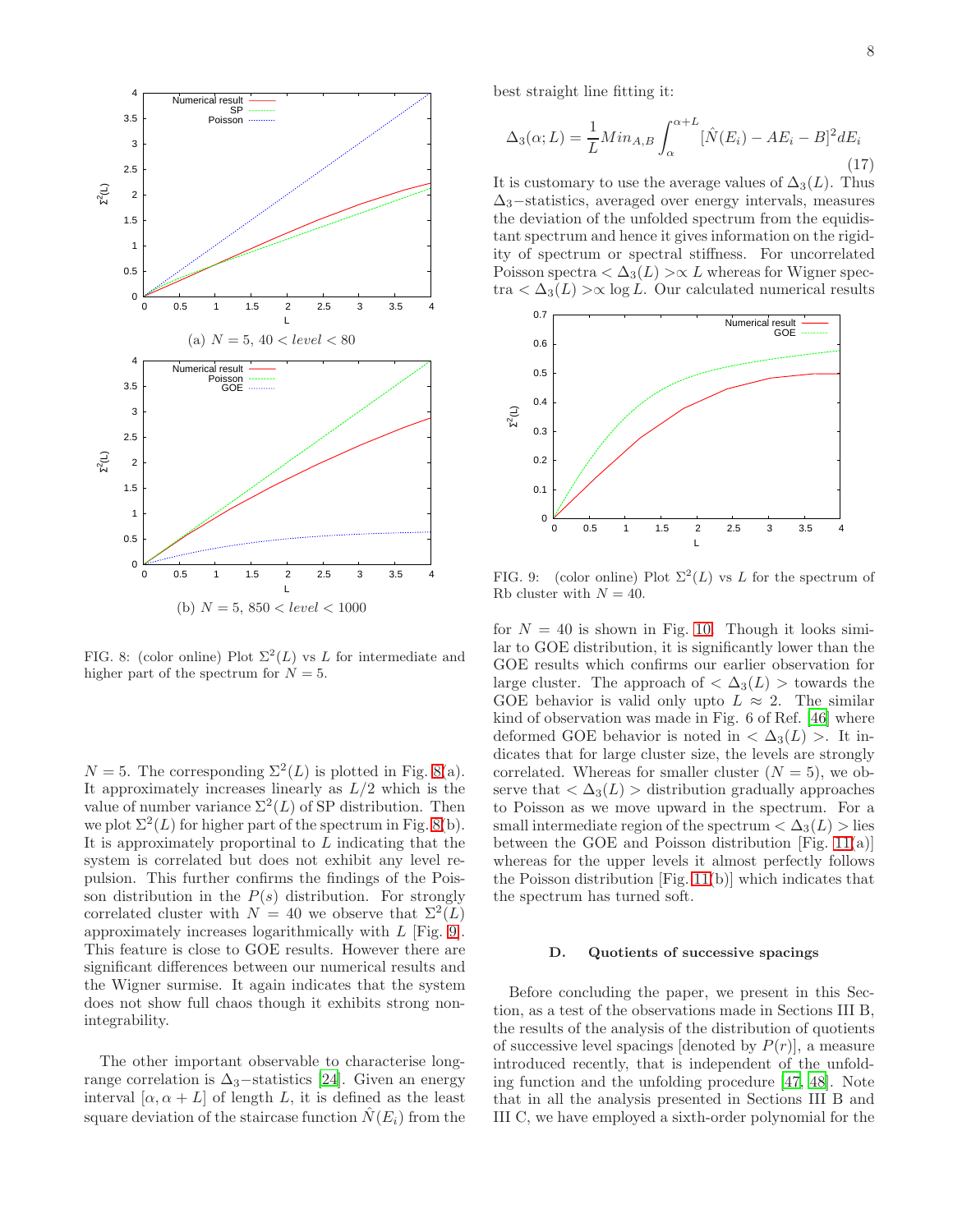

<span id="page-8-0"></span>FIG. 10: (color online) Plot  $\langle \Delta_3(L) \rangle$  vs L for the spectrum of Rb cluster with  $N = 40$ .

density of levels for unfolding. The P(r) distribution and the related averages allow for a more transparent comparison with experimental results than the traditional level spacing distribution and this measure is particularly important for many-body systems as the theory for the eigenvalue (level) densities for these systems is usually not available. In the recent past, this measure was used in analyzing many-body localization [\[47](#page-10-19), [49](#page-10-21)[–51\]](#page-10-22) and also in quantifying the distance from integrability on fi-nite size lattices [\[52](#page-10-23), [53\]](#page-10-24). More recently, using  $P(r)$  it is established conclusively that embedded random matrix ensembles for many-body systems, generated by random interactions in the presence of a mean-field, follow GOE for strong enough two-body interaction [\[54\]](#page-10-25).

Given a ordered set of the energy levels  $E_n$ , the nearest neighbor spacing  $s_n = E_{n+1} - E_n$  and the probability distribution of the ratios  $r_n = s_n/s_{n-1}$  is  $P(r)$  subject to normalization  $\int P(r)dr = 1$ . If the system is in integrable domain (described by Poisson NNSD), then the  $P(r)$  is given by

$$
P_P(r) = \frac{1}{(1+r)^2} \tag{18}
$$

and if the system is chaotic (described by GOE), then the  $P(r)$  is given by Wigner-like surmise [\[48\]](#page-10-20),

<span id="page-8-2"></span>
$$
P_W(r) = \frac{27}{8} \frac{r + r^2}{(1 + r + r^2)^{5/2}}.
$$
 (19)

The average value of r, i.e.  $\langle r \rangle$ , is 1.75 for GOE and is  $\infty$  for Poisson. It is also possible to consider  $\tilde{r}_n =$  $\frac{\min(s_n, s_{n-1})}{\max(s_n, s_{n-1})} = \min(r_n, 1/r_n)$ . The average value of  $\tilde{r}$ , i.e.  $\langle \tilde{r} \rangle$ , is 0.536 for GOE and 0.386 for Poisson.

Some results for  $P(r)$  vs r for the spectrum of diffuse <sup>87</sup>Rb cluster with the same cluster sizes as above *viz.*  $N =$ 3, 5 and 40, are shown in Figs. [12](#page-11-0) and [13.](#page-12-0) Moreover, we have also calculated the averages  $\langle r \rangle$  and  $\langle \tilde{r} \rangle$  and results are given in Table 1. For  $N = 3$  with levels 1-22, there is a peak at  $r \sim 1$  as seen from Fig. [12a](#page-11-0). Similarly for levels 300-400,  $P(r)$  is close to Poisson form as shown in Fig.



<span id="page-8-1"></span>FIG. 11: (color online) Plot of  $\langle \Delta_3(L) \rangle$  vs L for intermediate [panel (a)] and higher part [panel(b)] of spectrum for  $N=5$ .

[13a](#page-12-0). These results are consistent with the NNSD results in Figs. 2a and 2b respectively. In addition, the results for  $\langle r \rangle$  and  $\langle \tilde{r} \rangle$  given in Table 1 are also in agreement with these observations. Turning to  $N = 5$ , with levels 1-30 the  $P(r)$  shows peaks at  $r \sim 0$  and  $r \sim 1$  (see Fig. [12b](#page-11-0)) and for quantifying this structure, it is necessary to derive  $P(r)$  that corresponds to Shnirelman peak. Going to levels 40-80, it is seen from Fig. [12c](#page-11-0) that  $P(r)$  exhibits level repulsion with  $P(r) \sim 0$  for  $r \sim 0$  but the form of  $P(r)$  shows clear deviations from the GOE result given by Eq. [\(19\)](#page-8-2). In order to compare with the conclusion drawn from NNSD in Fig. 6a, it is necessary to derive the formula for  $P(r)$  for pseudo-integrable systems (these systems give semi-Poisson form for NNSD). Turning to levels 850-1000, it is clearly seen from Fig. [13b](#page-12-0) that the  $P(r)$  is close to Poisson and this is in complete agreement with NNSD shown in Fig. 6b. Further, for  $N = 40$  the  $P(r)$  curve shows level repulsion and it is closer to GOE than to Poisson (see Fig. [13c](#page-12-0)). Also, the values of  $\langle r \rangle$ and  $\langle \tilde{r} \rangle$  (shown in Table 1) are close to GOE results. Thus N=40 example exhibits level repulsion as seen in the NNSD result. Combining all these observations, we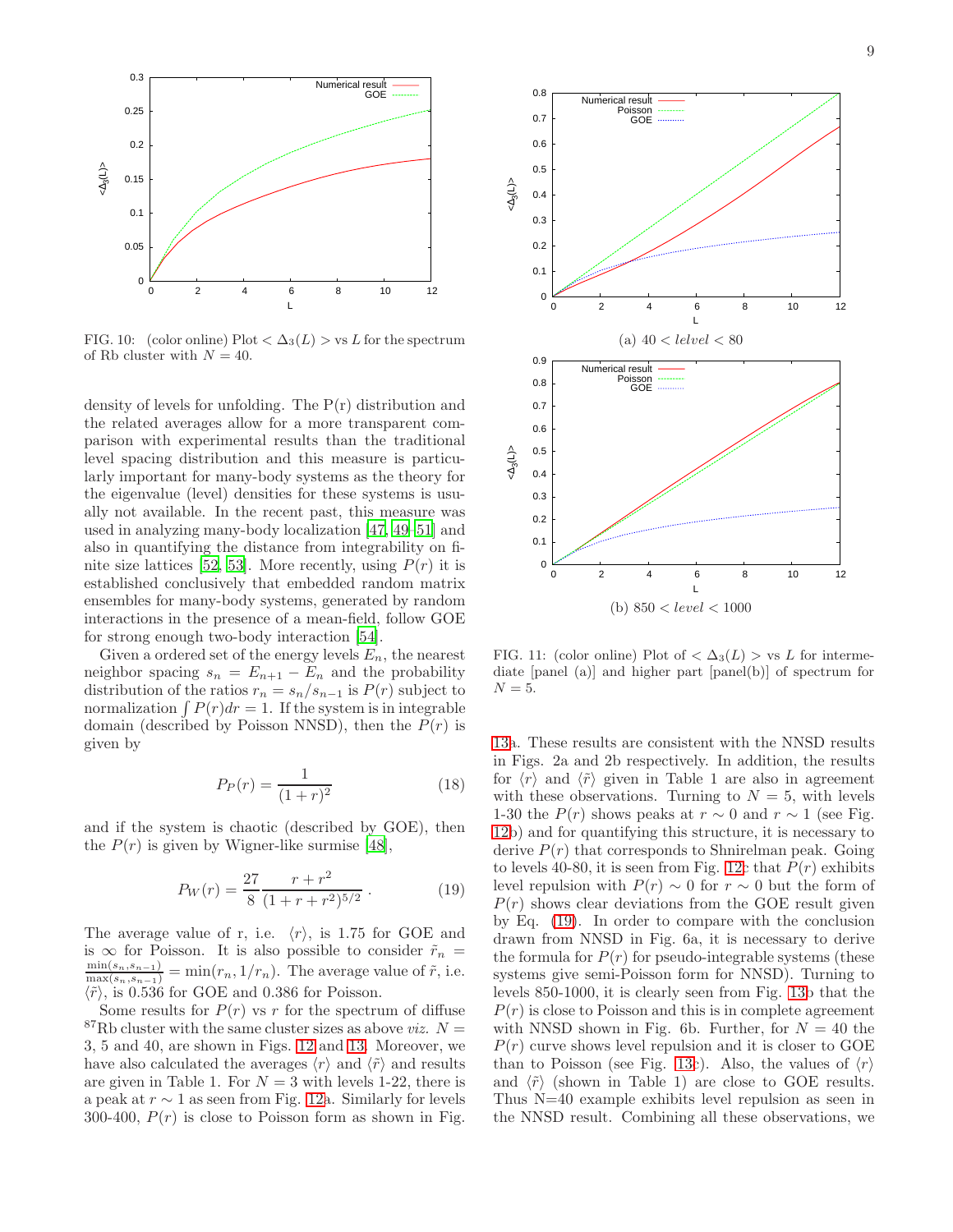conclude that the results deduced from NNSD analysis are consistent with those obtained from  $P(r)$  analysis and thus the unfolding procedure used in Sections III B and III C can be considered to be good.

TABLE I: Values of averages  $\langle \tilde{r} \rangle$  and  $\langle r \rangle$  for various cluster size N.

|          |                     | $\langle \tilde{r} \rangle$ | $\langle r \rangle$ |
|----------|---------------------|-----------------------------|---------------------|
| $N = 3$  | levels $(1-22)$     | 0.76                        | 1.168               |
|          | levels $(300-400)$  | 0.34                        | 204151              |
|          |                     |                             |                     |
| $N = 5$  | levels $(1-30)$     | 0.48                        | 6.18                |
|          | levels $(40-80)$    | 0.64                        | 1.64                |
|          | levels $(850-1000)$ | 0.39                        | 144078              |
|          |                     |                             |                     |
| $N = 40$ | levels $(160-200)$  | 0.76                        | 1.43                |
|          |                     |                             |                     |
| GOE      |                     | 0.5359                      | 1.75                |
| Poisson  |                     | 0.3863                      | $\infty$            |

### IV. CONCLUSIONS

Study of energy level statistics plays an important role in elucidating the universal properties of quantum systems. Berry and Tabor conjectured that the eigenenergy levels of a quantum system whose classical dynamics shows integrability, must exhibit the fluctuation property as determined by the uncorrelated Poisson statistics. This is in sharp contrast with the BGS conjecture which asserts that the fluctuation property of energy levels of a quantum system whose classical dynamics should exhibit GOE (or GUE or GSE) statistics. However, complicated

quantum many-body systems often lie between these two contrasting conjectures.

Thus the purpose of present paper is to consider a relatively complex quantum system whose experimental realization is possible. The van der Waals bosonic cluster is such a quantum system which starts to be more and more complex with increase in cluster size. The above mentioned contrasting conjectures have been examined thoroughly by using various statistical observables like NNSD, level number variance  $\Sigma^2(L)$  and the spectral rigidity  $\Delta_3(L)$ . These observables highlight the short and long range correlation, level repulsion, level clustering and how the features of the above observables crucially depend on the cluster size are also focussed. Our detailed numerical analysis reveals that for smaller cluster when the system is very close to integrability, Berry and Tabor conjecture is followed. For large cluster although we observe similar to BGS conjecture, however deviation occurs. For large clusters the system becomes strongly correlated but does not exhibit true chaos. However our present study reveals that the deformed GOE type of distribution may be suitable for future investigation.

# Acknowledgements

This work is supported by the Department of Atomic Energy (DAE), government of India, through Grant No. 2009/37/23/BRNS/1903. SKH acknowledges the Council of Scientific and Industrial Reaserch (CSIR), India for a senior research fellowship through NET (Grant No: 08/561(0001)/2010-EMR-1). NDC acknowledges financial support from the University Grants Commission (UGC), India [Grant No: F.40-425/2011 (SR)]. SKH also acknowledges hospitality of the Maharaja Sayajirao University of Baroda, Vadodara, India during a recent visit for this work.

- <span id="page-9-0"></span>[1] T. Kramer et. al., Nature (London) **440**, 315 (2006).
- <span id="page-9-1"></span>[2] E. A. Donley et. al. Nature (London) 417, 529 (2002).
- <span id="page-9-2"></span>[3] C. H. Chin, T. Kraemer, M. Mark, J. Herbig, P. Waldburger, H. C. Nagerl, R. Grimm Phys. Rev. Lett. 94, 123201 (2005).
- <span id="page-9-3"></span>[4] M. H. Anderson, J. R. Ensher, M. R. Matthews, C. E. Wieman, and E. A. Cornell, Science 269, 198 (1995)
- <span id="page-9-4"></span>[5] P. K. Debnath, B. Chakrabarti, T. K. Das and S. Canuto, J. Chem. Phys. 137, 014301 (2012).
- <span id="page-9-5"></span>[6] M. V. Berry and M. Tabor, Proc. R. Soc. London, A 356, 375 (1977).
- <span id="page-9-6"></span>[7] O. Bohigas, M. -J. Giannoni, and C. Schmit, Phys. Rev. Lett. 52, 1 (1984).
- <span id="page-9-7"></span>[8] G. Casati, F. Valz-Gris, and I. Guarneri, Lett. Nuovo Cimento Soc. Ital. Fis. 28, 279 (1980).
- [9] F. Haake, Quantum Signatures of Chaos, (Springer, New York, 2010)
- [10] T. H.Seligman, J. J. M. Verbaarschot, and M. R. Zirnbauer, Phys. Rev. Lett. 53, 215 (1984).
- [11] T. Zimmermann, H.-D. Meyer, H. Köppel, and L. S. Cederbaum, Phys. Rev. A 33, 4334 (1986).
- [12] G. Tanner, K. Richter, and J.-M. Rost, Rev. Mod. Phys. 72, 497 (2000).
- [13] J. Sakhr and N. D. Whelan, Phys. Rev. A 62, 042109  $(2000).$
- <span id="page-9-11"></span>[14] T. A. Brody *et al.*, Rev. Mod. Phys. **53**, 385 (1981).
- [15] V. K. B. Kota, Phys. Rep. **347**, 223 (2001).
- <span id="page-9-8"></span>[16] J. M. G. Gómez, K. Kar, V. K. B. Kota, R. A. molina, A. Relaño and J. retamosa, Phys. Rep. 499, 103 (2011)
- <span id="page-9-9"></span>[17] L. Muñoz, E. Faleiro, R. A. Molina, A. Relaño, and J. Retamosa, Phys. Rev. E 73, 036202 (2006).
- [18] R. J. Leclair, R. U. Haq, V. K. B. Kota and N. D. Chavda, Phys. Lett. A 372, 4373 (2008).
- [19] N. D. Chavda, V. Potbhare, and V. K. B. Kota, Phys. Lett. A311, 331 (2003).
- <span id="page-9-10"></span>[20] M. Vyas, V. K. B. Kota, N. D. chavda and V. Potbhare, J. Phys. A, Math. theor. **45**, 265203 (2013); arXiv:1010.6054.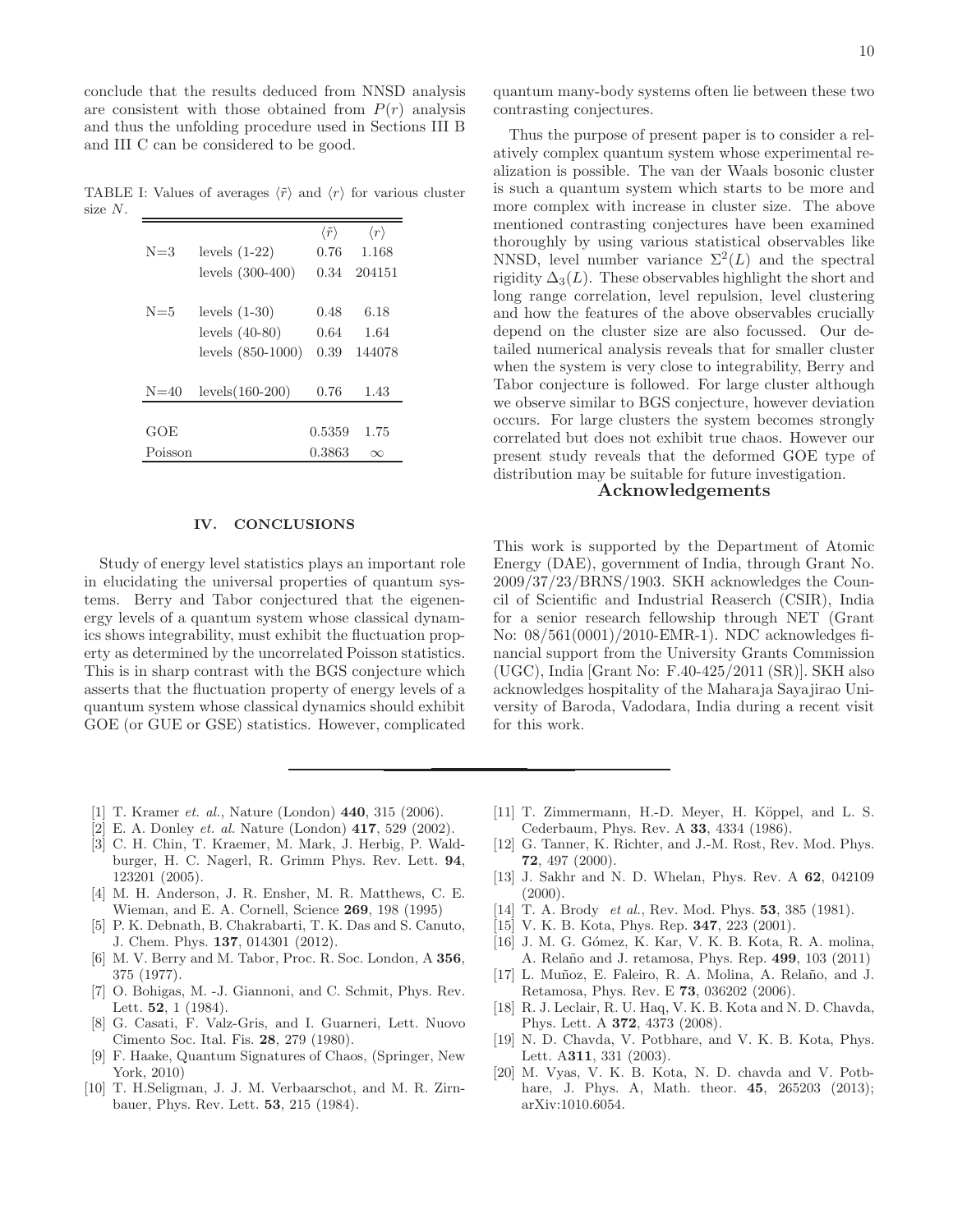- <span id="page-10-0"></span>[21] B. Chakrabarti, A. Biswas, V. K. B. Kota, K. Roy and S. K. Haldar, Phys. Rev. A 86, 013637 (2012).
- [22] K. Roy, B. Chakrabarti, A. Biswas, V. K. B. Kota and S. K. Haldar, Phys. Rev. E 85, 061119 (2012).
- <span id="page-10-1"></span>[23] K. Roy, B. Chakrabarti and V. K. B. Kota, Phys. Rev. E 87, 062101 (2013).
- <span id="page-10-2"></span>[24] M. L. Mehta, Random Matrices (Academic Press, New York, 1991).
- <span id="page-10-3"></span>[25] B. Chakrabarti, T. K. Das, and P. K. Debnath, Phys. Rev. A 79, 053629 (2009).
- [26] S. K. Haldar, B. Chakrabarti, and T. K. Das, Phys. Rev. A 82, 043616 (2010).
- [27] P. K. Debnath and B. Chakrabarti, Phys. Rev. A 82, 043614 (2010).
- [28] A. Biswas, T. K. Das, L. Salasnich, and B. Chakrabarti, Phys. Rev. A 82, 043607 (2010).
- [29] A. Biswas, B. Chakrabarti, T. K. Das, and L. Salasnich, Phys. Rev. A 84, 043631 (2011).
- [30] S. K. Haldar, B. Chakrabarti, T. K. Das and A. Biswas, Phys. Rev. A 88, 033602 (2013).
- <span id="page-10-4"></span>[31] S. K. Haldar, P. K. Debnath and B. Chakrabarti Eur. Phys. J. D 67, 188 (2013).
- <span id="page-10-5"></span>[32] T. K. Das, B. Chakrabarti and S. Canuto J. Chem. Phys. 134, 164106 (2011).
- <span id="page-10-6"></span>[33] S. K. Haldar, B. Chakrabarti, and T. K. Das Few-Body Systems 53, 283 (2012).
- <span id="page-10-7"></span>[34] T. K. Das and B. Chakrabarti, Phys. Rev. A 70, 063601 (2004).
- <span id="page-10-12"></span>[35] T. K. Das, S. Canuto, A. Kundu, B. Chakrabarti, Phys. Rev. A 75, 042705 (2007).
- <span id="page-10-8"></span>[36] T. K. Das, A. Kundu, S. Canuto, and B. Chakrabarti, Phys. Lett. A 373, 258-261 (2009).
- <span id="page-10-9"></span>[37] J. L. Ballot and M. Fabre de la Ripelle, Ann. Phys. (N. Y.) **127.** 62 (1980).
- [38] M. Fabre de la Ripelle, Ann. Phys. (N. Y.) 147, 281 (1983).
- <span id="page-10-10"></span>[39] M. Fabre de la Ripelle, Few-Body System 1, 181 (1986).
- <span id="page-10-11"></span>[40] C. J. Pethick and H. Smith, Bose-Einstein Condensation in Dilute Gases (Cambridge University Press, Cambridge, England, 2001).
- <span id="page-10-13"></span>[41] T. K. Das, H. T. Coelho and M. Fabre de la Ripelle, Phys. Rev. C 26, 2281 (1982).
- <span id="page-10-14"></span>[42] S. Bhattacharyya, T. K. Das and B. Chakrabarti, Phys. Rev. A 88, 053614 (2013).
- <span id="page-10-15"></span>[43] O. Bohigas and M. -J. Giannoni, in Mathematical and Computational Methods in Nuclear Physics, Vol. 209 of Lecture Notes in Physics, edited by J. S. Dehesa, J. M. G. Gomez, and A. Polls (Springer, New York, 1984).
- <span id="page-10-16"></span>[44] A. I. Shnirelman. Usp. Mat. Nauk 30, 265 (1975); A. I. Shnirelman, addendum in V. F. Lazutkin. KAM Theory and Semiclassical Approximations to eigenfunctions (Springer, Berlins, 1993).
- <span id="page-10-17"></span>[45] A. M. García-García, Phys. Rev. E  $72$ , 066210 (2005).
- <span id="page-10-18"></span>[46] T. A. Guhr and H. A. Weidenmüller, Ann. Phys.  $(N.Y.)$ **193**, 472 (1989).
- <span id="page-10-19"></span>[47] V. Oganesyan, D. A. Huse, Phys. Rev. B 75, 155111 (2007).
- <span id="page-10-20"></span>[48] Y. Y. Atas, E. Bogomolny, O. Giraud, G. Roux, Phys. Rev. Lett. 110, 084101 (2013).
- <span id="page-10-21"></span>[49] V. Oganesyan, A. Pal, D. A. Huse, Phys. Rev. B 80, 115104 (2009).
- [50] A. Pal, D. A. Huse, Phys. Rev. B **82**, 174411 (2010).
- <span id="page-10-22"></span>[51] S. Iyer, V. Oganesyan, G. Refael and D. A. Huse, Phys. Rev. B 87, 134202 (2013).
- <span id="page-10-23"></span>[52] C. Kollath, G. Roux, G. Biroli, A. M. Läuchli, J. Stat. Mech. P08011 (2010).
- <span id="page-10-24"></span>[53] M. Collura, H. Aufderheide, G. Roux, D. Karevski, Phys. Rev. A 86, 013615 (2012).
- <span id="page-10-25"></span>[54] N. D. Chavda, V. K. B. Kota, Phy. Lett. A 377, 3009 (2013).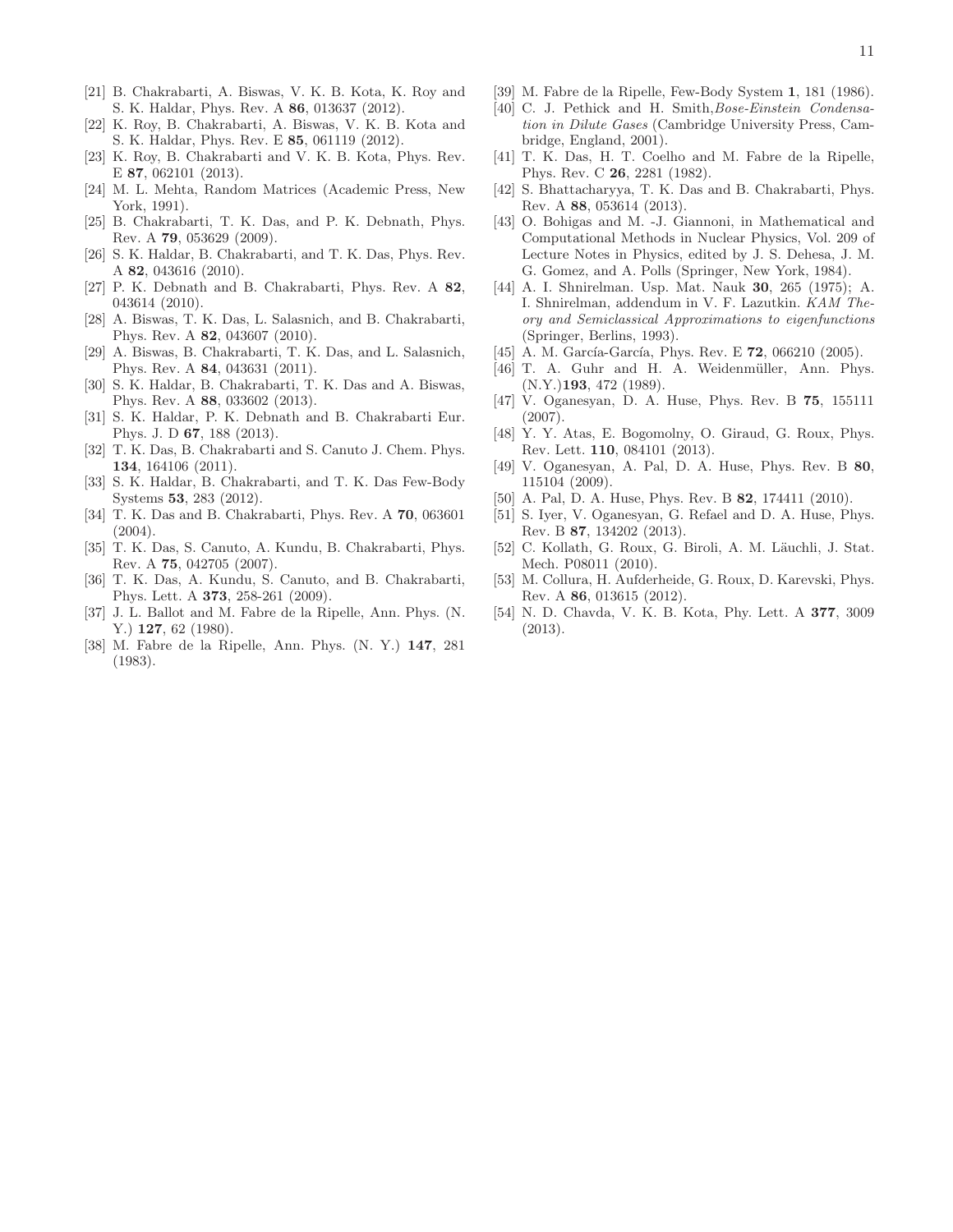

<span id="page-11-0"></span>FIG. 12: Distribution of the ratio of consecutive level spacings  $P(r)$  of the spectrum of diffuse <sup>87</sup>Rb for cluster sizes (a)  $N = 3$ with lowest 22 levels, (b)  $N = 5$  with lowest 30 levels and (c)  $N = 5$  with levels 40 – 80. Result for GOE (blue curve) is also shown.